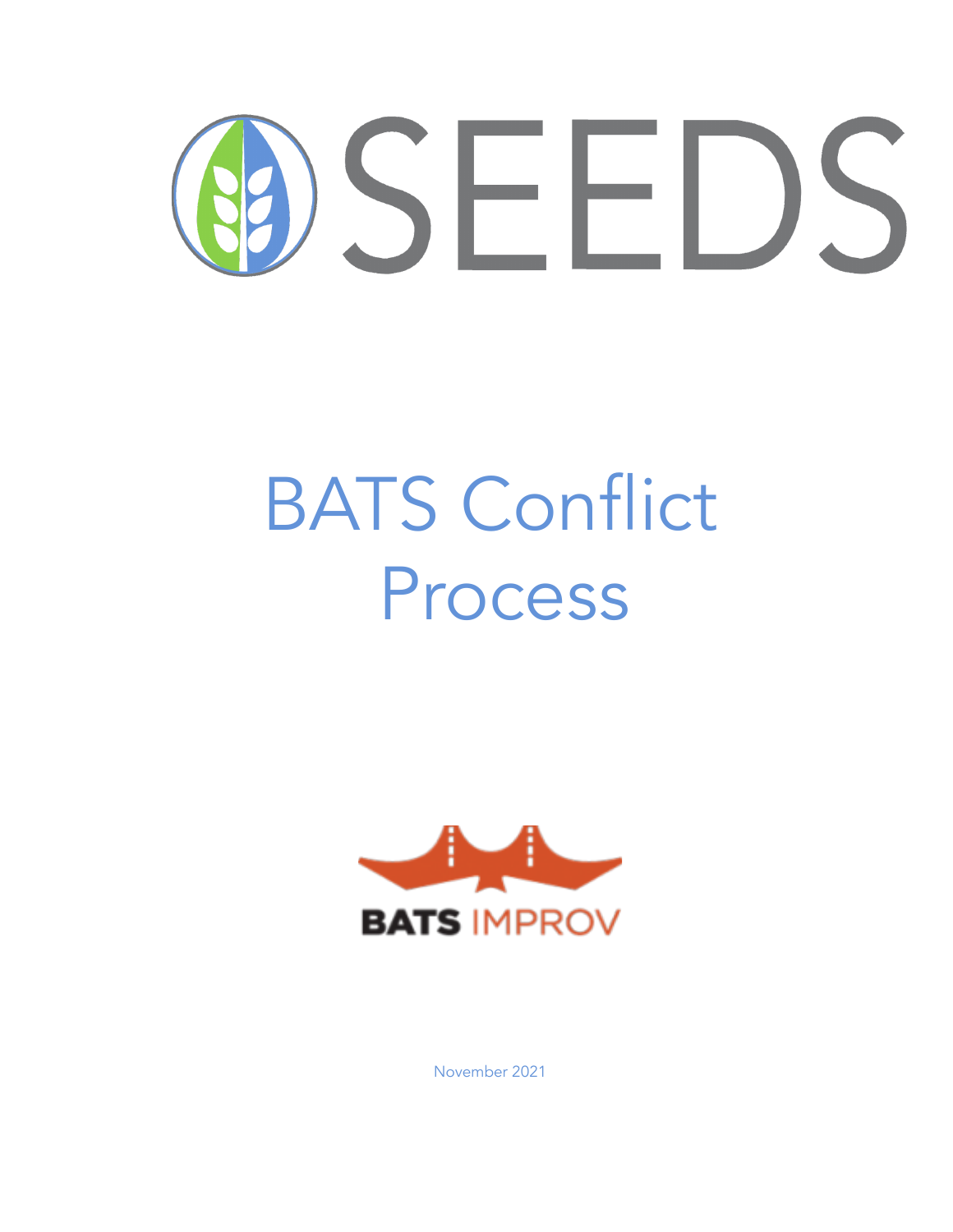# **Bats Improv Conflict Process**

*Created by BATS Improv and SEEDS*

#### **BATS Values**

Throughout BATS, we care about, stand for, and commit to:

- Diversity, equity, and inclusion (specifically, working to become anti-racist and anti-oppressive)
- Creativity and innovation
- Collaboration and connection
- Joyful play and fun

### **BATS Community Standards and Agreements**

The BATS Community Standards and [Agreements](https://www.improv.org/about-us/community-standards/) lists standards BATS adopted to support the following efforts:

- Our ongoing work to become anti-racist and anti-oppressive
- The creation of an environment where racism, prejudice and discrimination towards black and brown\* artists are not tolerated.
	- This is inclusive of all people of color artists regardless of skin tone (\*look [here](https://docs.google.com/document/d/1Dw4Zm1t8O6dQkYQHFjWheyObQN4yGLl83K6Ph-BWeCo/edit?usp=sharing) for more explanation of terms)
- Our recognition of the intersectional impact of harm upon female, LGBTQ+ and disabled community members.
- By participating in an activity at BATS, whether as staff, employee, company member, coach, board member, guest artist or student you signal your willingness to comply with these community agreements. Additionally, you signal your willingness to participate in the BATS Conflict Process and acknowledge that data about you may be stored in a database if you submit or are the subject of a complaint. Anonymous complaints cannot be acted upon.
- **Confidentiality**: This data will be kept in a password protected database and access will be restricted to individuals who are directly involved in addressing the complaint. Personal details such as name and contact information will not be shared outside of the individual(s) directly involved in addressing the complaint. Aggregate demographic information may be used to track and report on our progress addressing conflict overall.

These standards should be applied in all interactions whether by email, in person, on stage or in class. We commit to holding ourselves and each other accountable to these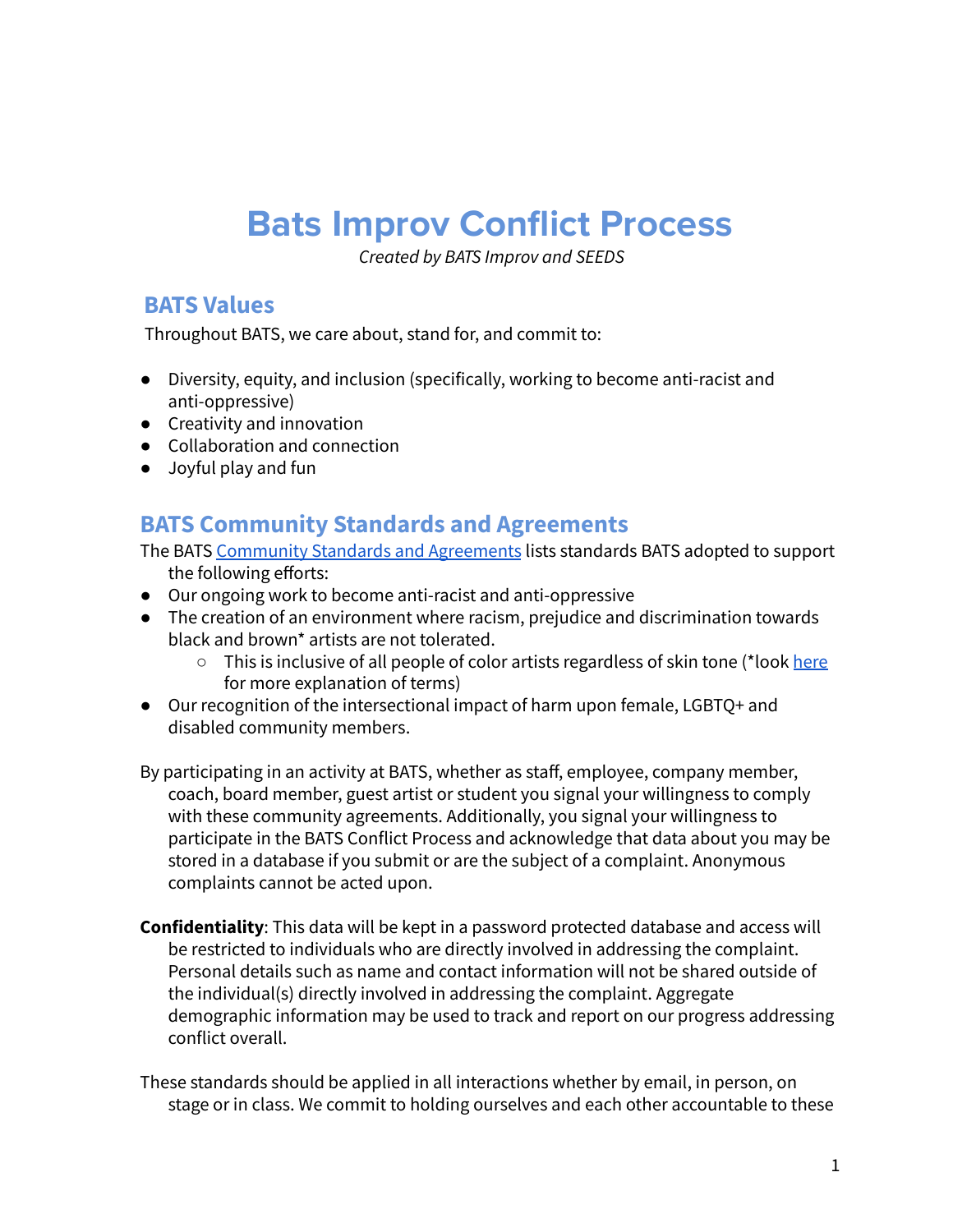standards. We have a zero-tolerance protocol in place to remediate harmful behavior and hold the community accountable to these standards. These remediations could range from further learning, apology, participation in a restorative justice process, through to termination as set forth in the BATS Conflict Process. Learn more [about](http://restorativejustice.org/restorative-justice/about-restorative-justice/tutorial-intro-to-restorative-justice/lesson-1-what-is-restorative-justice/#sthash.EQqgG3il.dpbs) [restorative](http://restorativejustice.org/restorative-justice/about-restorative-justice/tutorial-intro-to-restorative-justice/lesson-1-what-is-restorative-justice/#sthash.EQqgG3il.dpbs) justice.

#### **More examples of behavioral standards**

This [document](https://docs.google.com/document/d/1S5AyIFGx42eB421VVLwtEvU45BBTH4--J-u325yXz48/edit?usp=sharing) provides more detailed examples of how to apply the Community Standards in our practice.

This checklist may also be used to determine readiness to engage in a restorative process to address a particular conflict. In order for a restorative process to be available and effective, both parties need to be able to operate within these standards.

# **BATS Policy Against Unlawful Harassment, Discrimination, and Retaliation**

The complete BATS policy is available [here](http://www.improv.org/wp-content/uploads/2021/09/BATS-Improv-Harassment-and-Discrimination-Policy-Sep-2021-revision.pdf)

## **Historical Context**

- In 2020, BATS publicly apologized unreservedly for allowing existing systems and biases within BATS that have contributed to upholding white supremacy within the organization to have gone unexamined and unchanged throughout our history. We apologized to our community members who raised such concerns and whose voices were ignored. We are sorry for the harm that our behaviors and practices have caused to our BIPOC community members.
- Catalyzed by the national reckoning of the ongoing and devastating impacts of systemic racism, and the light this has shone on institutional racism within the theater sector, BATS Improv has committed itself to internal examination and reinvention to succor the eradication of racism and white supremacy that is endemic within theater in America and its manifestation at BATS.
- Following the demands and advice set out in the "BIPOC [Equity](https://www.bipoclivdoc.com/action-plan) Action Plan" we are committed to taking the steps necessary for positive change to ensure that BATS becomes a "diverse, equitable and inclusive improvised theater community that fully affirms and celebrates artists, especially BIPOC artists."\* We strive to create an anti-racist, healthy creative community that embeds spontaneous and creative risk taking within a safe and inclusive environment for our community. The BATS Conflict Process set forth below is a part of the BATS Equity Action Plan to disrupt White Supremacy and to support our process in cultivating an equitable environment.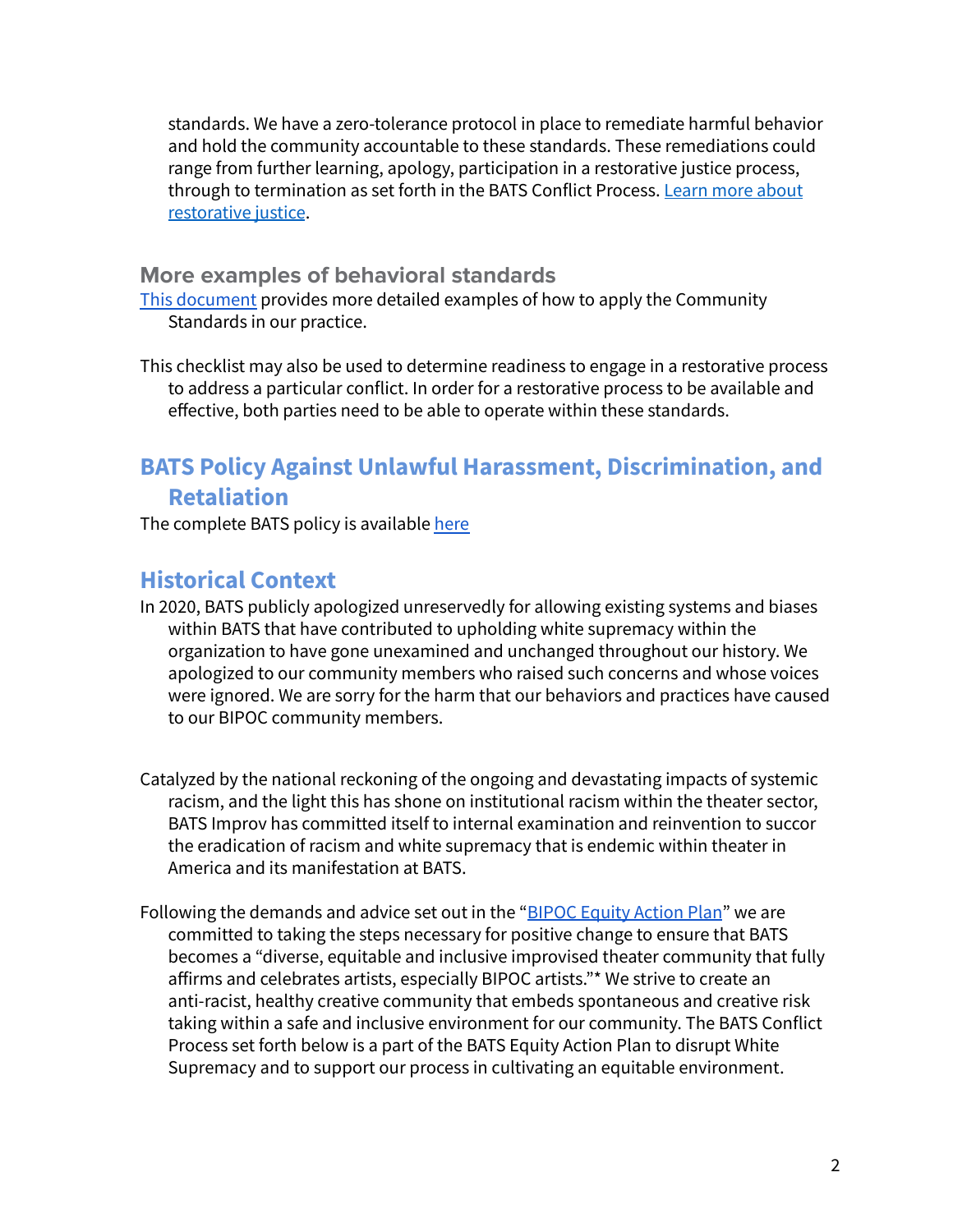\*(from the BIPOC Action Plan)

- Our work has been informed by "The Living Document of BIPOC [Experience](https://www.bipoclivdoc.com/) in the Bay Area Theater [Community,](https://www.bipoclivdoc.com/)" (June 9, 2020), and more specifically by the "BIPOC [Equity](https://www.bipoclivdoc.com/action-plan) [Action](https://www.bipoclivdoc.com/action-plan) Plan" (summer 2020), which serves as an actionable supplement to the above linked living document and represents the demands set forth in the above linked equity action plan.
- This document addresses the first demand of the living document as set forth in the summary of demands, which is to "acknowledge structures and histories of harm to better inform forward progress." The conflict process specifically addresses the second demand which is, "to end harmful practices, programs, and contracts with individuals with a history of problematic and racist behaviors." BATS is committed to addressing all demands set forth in the living document. The Conflict Process is in support of the BATS values. BATS maintains the Conflict Process on the website as a form of transparency and accountability to BATS community members as well as the larger improv community. Other companies are welcomed and encouraged to provide feedback regarding the Conflict Process which will be reviewed and updated annually and to use this framework to develop their own conflict process.

### **This is a Living Document**

- While the BATS Improv Conflict Process offers a plan of action it will also be a "living document" that is reassessed by the improv community, and BATS annually. The annual review is meant to leverage collaborative imagination of the improv community. The needs of BATS and of the larger community may shift over time and the annual review process creates space for innovation and supports the BATS values.
- This document will serve as a historical and multi-generational tool and is in and of itself an opportunity for collaboration (region-wide to world-wide).

#### **Gratitude/Celebration of Influencers**

This complaints and accountability process closes by celebrating the courage and love of BIPOC artists who have contributed to this effort, celebrates and welcomes the allyship of non-BIPOC artists and decision-makers in the work and wisely concludes this work will take all of us. This process is written to mirror the action from a place of courage and love in a way that brings all willing community members on this journey together.

# **Conflict Process: Introduction**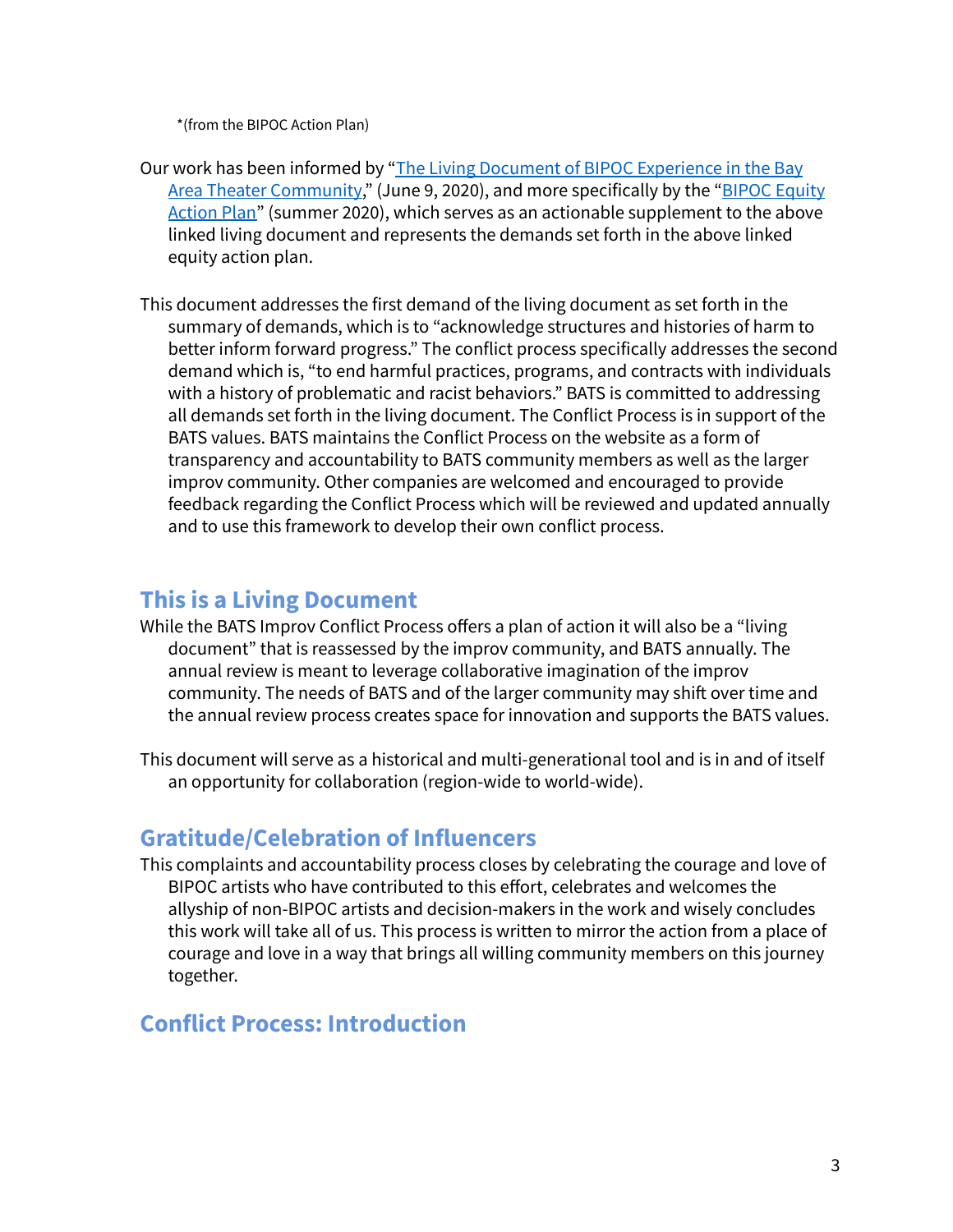#### **Intentions of the Conflict Process**

- The BATS style of improv has been described as radical cooperation in action. Likewise, this conflict process requires radical cooperation in action.
- The Conflict Process ensures that the BATS community feels safe and free from harassment. The BATS Peer [Council](https://docs.google.com/document/d/1i0-HSD14Wq7U5kTbedOYpw4yf3evhiEvURZGLi3DD1U/edit?usp=sharing)/Managing Director/senior staff are expected to respond to requests to engage the Conflict Process. This document is intended to support the BATS Peer Council/HR leaders as well as staff, employees, company members, coaches, board members, guest artists, and students and audience members.
- This Conflict Process is a tool to uphold our Community Standards and hold ourselves and each other accountable. It is applicable to breaks from the Community Standards as well as to other forms of conflict.

#### **Context for Conflict**

Much like improv, conflict may be spontaneous and may happen on the spot and in the moment. Conflict may also build up over time resulting in a moment that is not spontaneous for one or more people involved. Conflict also may be generative when it builds relationships and increases understanding. By creating cultural norms around conflict, we make space for courageous change. While one of our core principles on stage is to "make your partner look good" this may not be possible in a moment of conflict. However, when our response to conflict is restorative and transformative, we create collective healing that is for our greater good.

The Conflict Process cannot cover every possible incident and is written to address and embrace nuance and complexity that reflects real life incidents.

#### **Building a Culture of a Conflict Positive Workplace: Setting Up an Environment for Conflict to be Generative**

#### **Create community agreements and norms**

- BATS [Community](https://www.improv.org/about-us/community-standards/) Standards
- These agreements will be reviewed and updated annually to assure the agreements continue to meet BATS needs and values

**Actively build relationships within the workplace**

● Build-in time for BATS staff, company, students, coaches , and community to get to know each other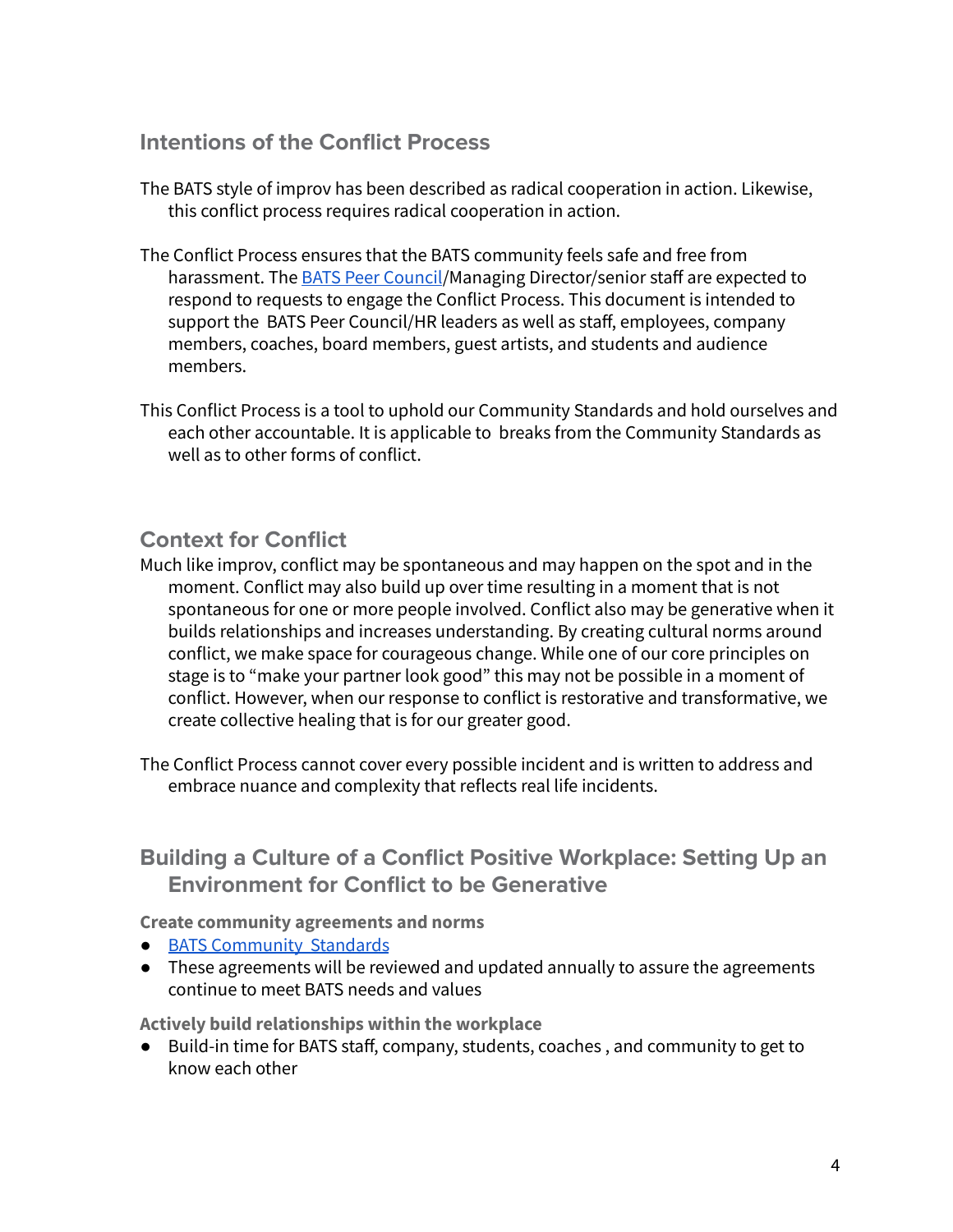- 'discourse' platform, community building events like the picnic, holiday party, student performances, wider community meetings, shows and classes
- Create space to share about cultural backgrounds, communication styles, work styles, and inviting them to share communication styles, work styles, cultural backgrounds, etc.

**Onboard members intentionally (staff, employees, company members, coaches, board members, guest artists, students)**

- As new staff, employees, company members, coaches, board members, guest artists, and students join the community review the community standards and the conflict process
- All shall receive clear (written) guidance about the BATS expectations, norms and processes (BATS Community Standards and the Conflict Process)
- Read best practices for onboarding [here](https://docs.google.com/document/d/1PXeTFGEWJiTrA2W6hceVA-t9p6wBkIVaDHBWRYP59DM/edit?usp=sharing)

# **Conflict Process: Addressing Conflict Restoratively When Tensions/Incidents Arise**

**Consider Direct Communication: One to one**

- Our first choice for resolving conflict is one on one conversation. If you feel safe going directly to the person you're having an issue with and you do not feel it would cause any additional harm to you, you don't have to follow any process other than doing just that. If a one-on-one conversation doesn't feel safe for any reason, see the next section on how to get help by escalating a conflict to an outside person, either the [BATS](https://docs.google.com/document/d/1i0-HSD14Wq7U5kTbedOYpw4yf3evhiEvURZGLi3DD1U/edit?usp=sharing) Peer [Council](https://docs.google.com/document/d/1i0-HSD14Wq7U5kTbedOYpw4yf3evhiEvURZGLi3DD1U/edit?usp=sharing) or a mediator (either in house or a vendor). It is helpful to address issues as they arise and not let them build up, so we recommend addressing them in a timely manner so that they don't escalate .
- It is recommended that individuals engage around the conflict as soon as possible in a way that meets the above needs. This reduces the likelihood of the harm recurring or the conflict escalating. This also supports any developing process that grows to include the BATS Peer Council or HR.
- If someone approaches you about your behavior, acknowledge that they were harmed, focus the conversation on the impact the incident had on them, rather than immediately explaining your intentions. This may come off as defensive and unsupportive.

**Steps for resolving conflict with direct communication**

It's almost always a good idea to start with a direct conversation with the person you are having conflict with. Use this Steps for [Resolving](https://docs.google.com/document/d/1h0_6vJ4Vm1GlfkJynsmHY71hZywix4HG8igpC7opKWM/edit?usp=sharing) Conflict Directly sheet to help you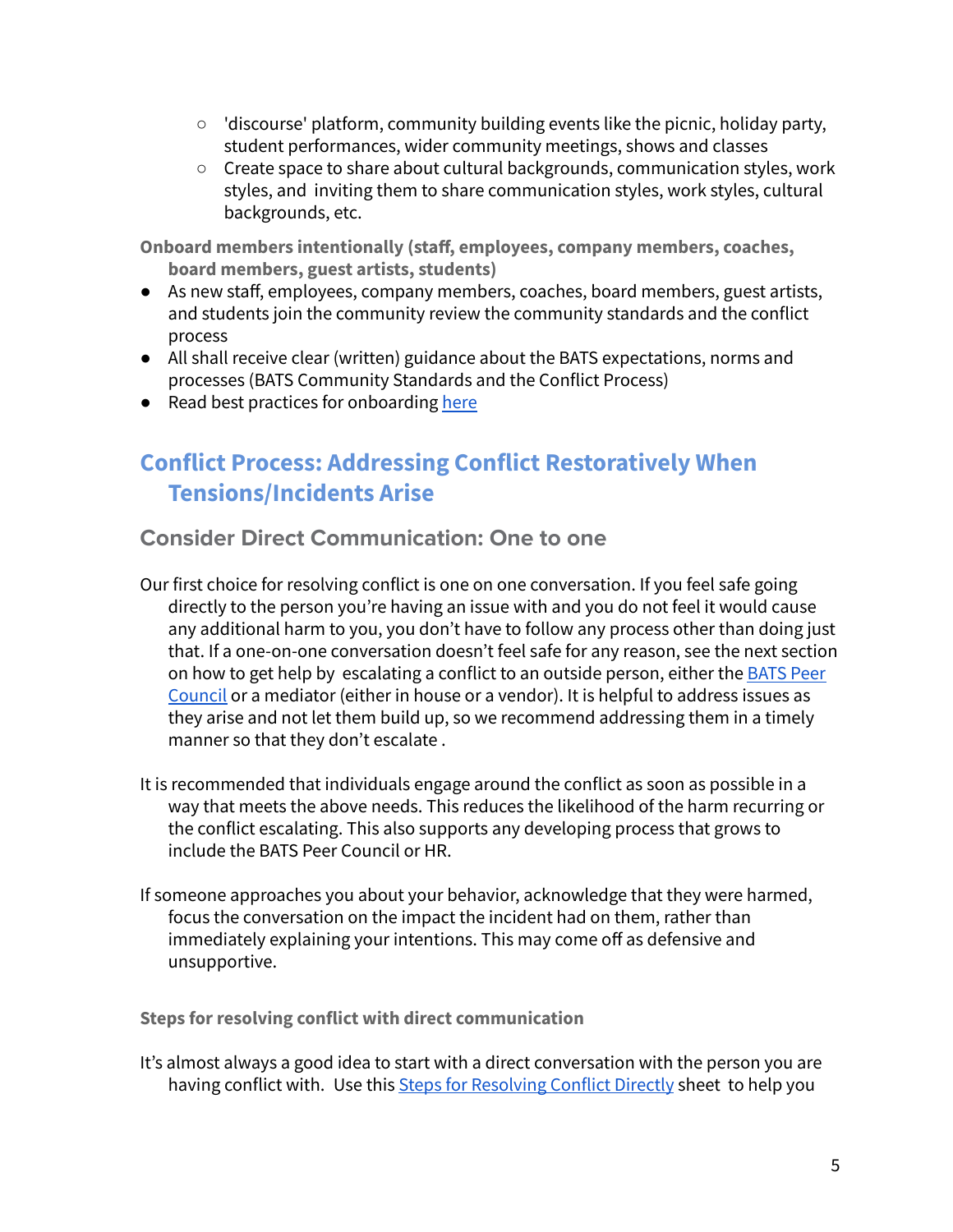with a direct conversation. Refer to the next section on "Support from BATS Peer Council" if you would like to explore other options.

Note: Issues of harassment or harm may not be appropriate for directly approaching the other person. See how this workplace defines harassment [here.](http://www.improv.org/wp-content/uploads/2021/09/BATS-Improv-Harassment-and-Discrimination-Policy-Sep-2021-revision.pdf)

**Direct Communication with Formal Support from the BATS Peer Council (BPC)**

- If members need additional support to feel comfortable/psychologically safe to address another person directly the member shall contact a member of BATS Peer [Council](https://docs.google.com/document/d/1i0-HSD14Wq7U5kTbedOYpw4yf3evhiEvURZGLi3DD1U/edit?usp=sharing) for assistance.
- 1) Request conflict [coaching](https://docs.google.com/document/d/1cwKQNiDMre8tJdlPDzc18dgN2Gguwvc2ATzGslvE0cs/edit?usp=sharing) to help you prepare for the conversation (either party)
	- a) If skill building is needed and/or desired to feel comfortable and confident engaging in direct communication regarding conflict
	- b) The BATS Peer Council shall encourage the member to engage in conflict coaching support in this area which will be provided through BATS by an outside facilitator until if and when there is a "in-house" staff member at BATS who is able to provide these services directly, or if the member is uncomfortable working with the available "in-house" staff member.
- 2) Request a Mediated [conversation](https://docs.google.com/document/d/1ob3o0KtIpYT_vycK204x13LHNJyB1zgZt3yjhgBAJHI/edit?usp=sharing) or another restorative process. This option can help:
	- a) If a direct conversation doesn't resolve the issue
	- b) If support is needed to convene a restorative conversation

**Confidentiality**

All complaints and reports will be kept in a password protected database and access will be restricted to individuals who are directly involved in addressing the complaint. Personal name and contact information will not be shared outside of the individual(s) directly involved in addressing the complaint. This applies to all complaints regardless of how they are resolved. Aggregate demographic information may be used to track and report on our progress addressing conflict overall. Anonymous complaints can not be acted upon.

**How to report to BATS Peer Council**

- Any individual can report a situation directly to a member of the BATS Peer [Council](https://docs.google.com/document/d/1i0-HSD14Wq7U5kTbedOYpw4yf3evhiEvURZGLi3DD1U/edit?usp=sharing)
	- Both the party with the complaint or a party observing a situation can approach the BPC with a concern
- BATS Peer Council process for addressing a complaint [link](https://docs.google.com/document/d/1i0-HSD14Wq7U5kTbedOYpw4yf3evhiEvURZGLi3DD1U/edit?usp=sharing)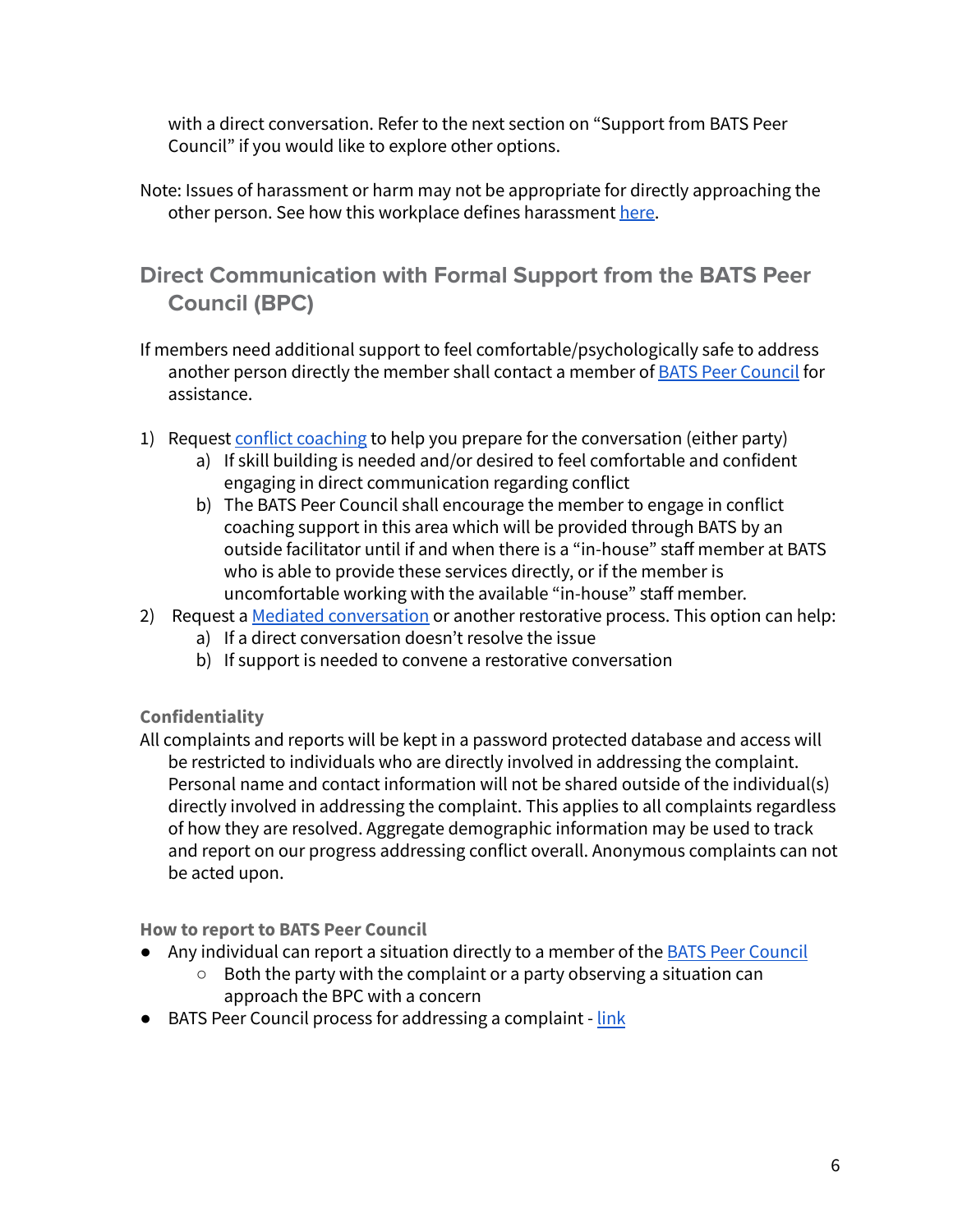#### **Potential outcomes of Restorative Processes**

Restorative Practices are a set of principles and practices inspired by indigenous values that bring people together to build and maintain community, to reconcile and rebuild relationships when conflict or harm occurs. Restorative Practices allow affected parties the opportunity to collectively define the impact and determine steps to make things as right as possible for everyone—the person(s) harmed, the person(s) who harmed others, and the broader community.

The potential outcomes can be full (or partial) resolution and new understandings, new agreements between individuals, commitments made by a person who caused harm (to repair the harm in various ways determined by the participants). On occasion, parties may not resolve the conflict and they may decide to escalate it to HR to resolve.

# **Conflict Process: Addressing Conflict Traditionally, Involving HR**

**When to escalate a conflict to an HR process: Managing Director/Board Chair**

**Sometimes it is necessary to escalate a conflict to an HR process**

- 1) When a member is unable to resolve a situation on their own, using the above approaches
- 2) When mediation or restorative options are not possible or have not produced results
- 3) When a conflict situation is inappropriate to bring to mediation or a restorative process
- 4) When there is no restorative path forward

**When mediation or restorative options are not possible or have not produced results** Sometimes communication breaks down and mediations or restorative processes either do not produce results or the parties are not willing to participate. Sometimes the parties are not willing to consider continuing to work together under any circumstances.

**Not all conflicts, or forms of harm are appropriate to bring to mediation or a restorative process.**

See this [link](https://docs.google.com/document/d/1SolCS-cw7ZTuBs_fbMf-H90ert3mDJJ3KgQZRLTnELA/edit?usp=sharing) for circumstances that are inappropriate for a restorative process. The lack of [these](https://docs.google.com/document/d/1S5AyIFGx42eB421VVLwtEvU45BBTH4--J-u325yXz48/edit?usp=sharing) skills may also be barriers to a mediation or restorative process.

#### **Reporting a Conflict**

These are the following ways a conflict can be reported to HR: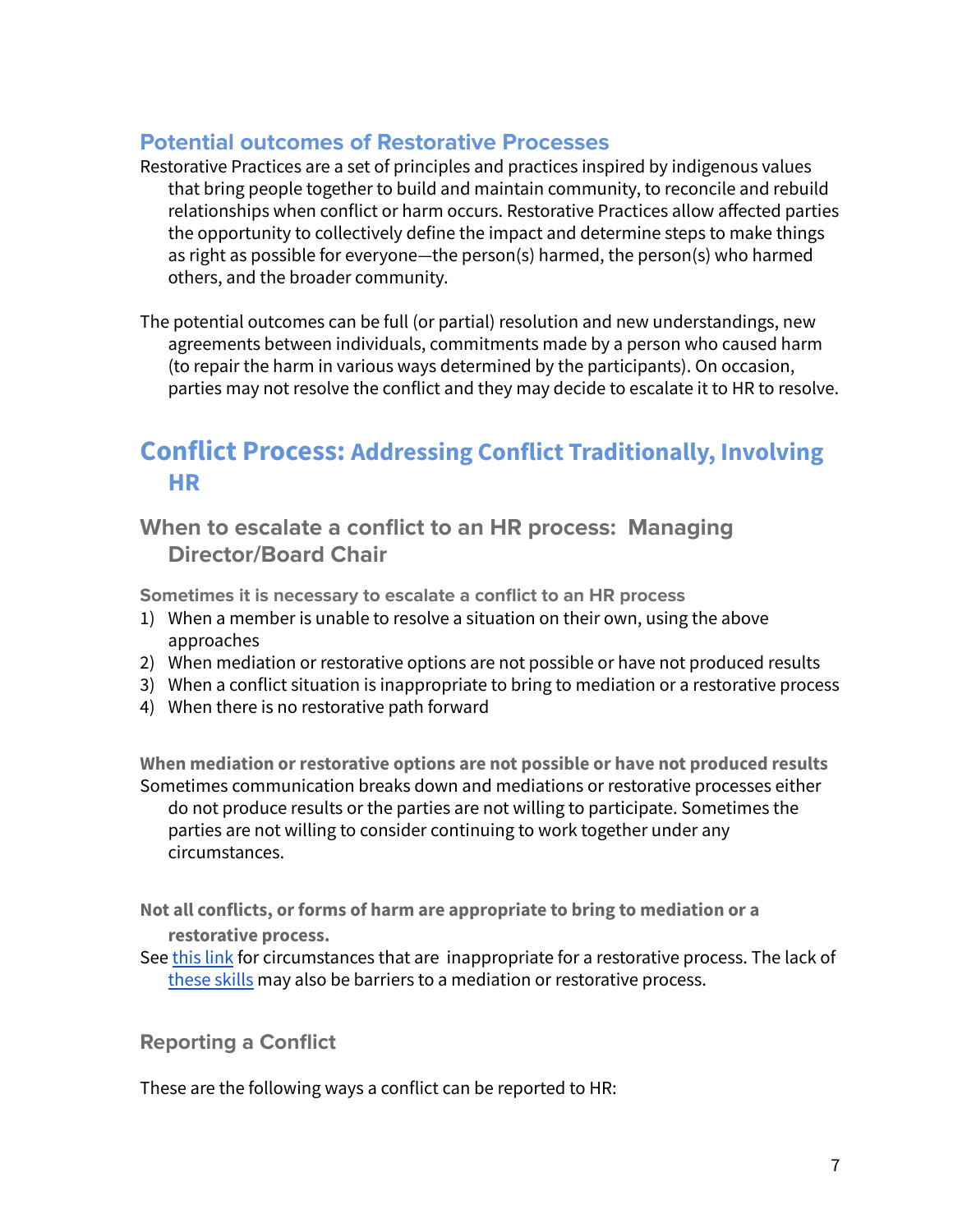- The BATS Peer Council can escalate a situation to the Managing Director (HR) if restorative options are not possible or have not produced results
- An individual can escalate a situation to the Managing Director (HR) if restorative options are not possible or have not produced results
	- a) Complete a complaint form found <https://yes.improv.org/forms/conflict-process-complaint-form>
- Once an HR Leader, usually the Managing Director, or involving other leadership such as Board Chair, Artistic Director or Head of School, becomes aware of the incident/concern they will engage in conversations with the reporting party, and the responding party, with the intention of gathering information and gaining further insight into the issues. It shall be clearly articulated to those involved that there is an information-gathering function to these confidential conversations, and that information may be operationalized later if necessary.
- The data collected will be analyzed with a restorative lens, meaning that the focus will be on understanding the underlying needs of the parties and thinking about ways to implement the process to repair harms that may have been caused and explore a path to restoration.

Leaders should confirm that the issue has been discussed directly between the involved parties (if appropriate) and that it is now being escalated to these internal structures.

In instances where there is no restorative path forward, workplace leaders may find it necessary to take more traditional disciplinary approaches. This can include an informal or formal investigation, grievance processes, arbitration, possibly some coaching for the manager and/or the employee, and sometimes mediation.

The questions to be considered are:

- Has a policy been violated?
- Who has violated it?
- According to our policies, what is an appropriate consequence?
- **BATS Improv's Employee Handbook** provides additional guidance for all coaches, staff and company members about the standards they are expected to uphold in the workplace and how the Conflict Process fits into overall HR policy. Employees can access the handbook in their individual profile section on BATS HR / Payroll Portal.

#### **Potential outcomes of Traditional HR process**

Below are two examples among many potential outcomes.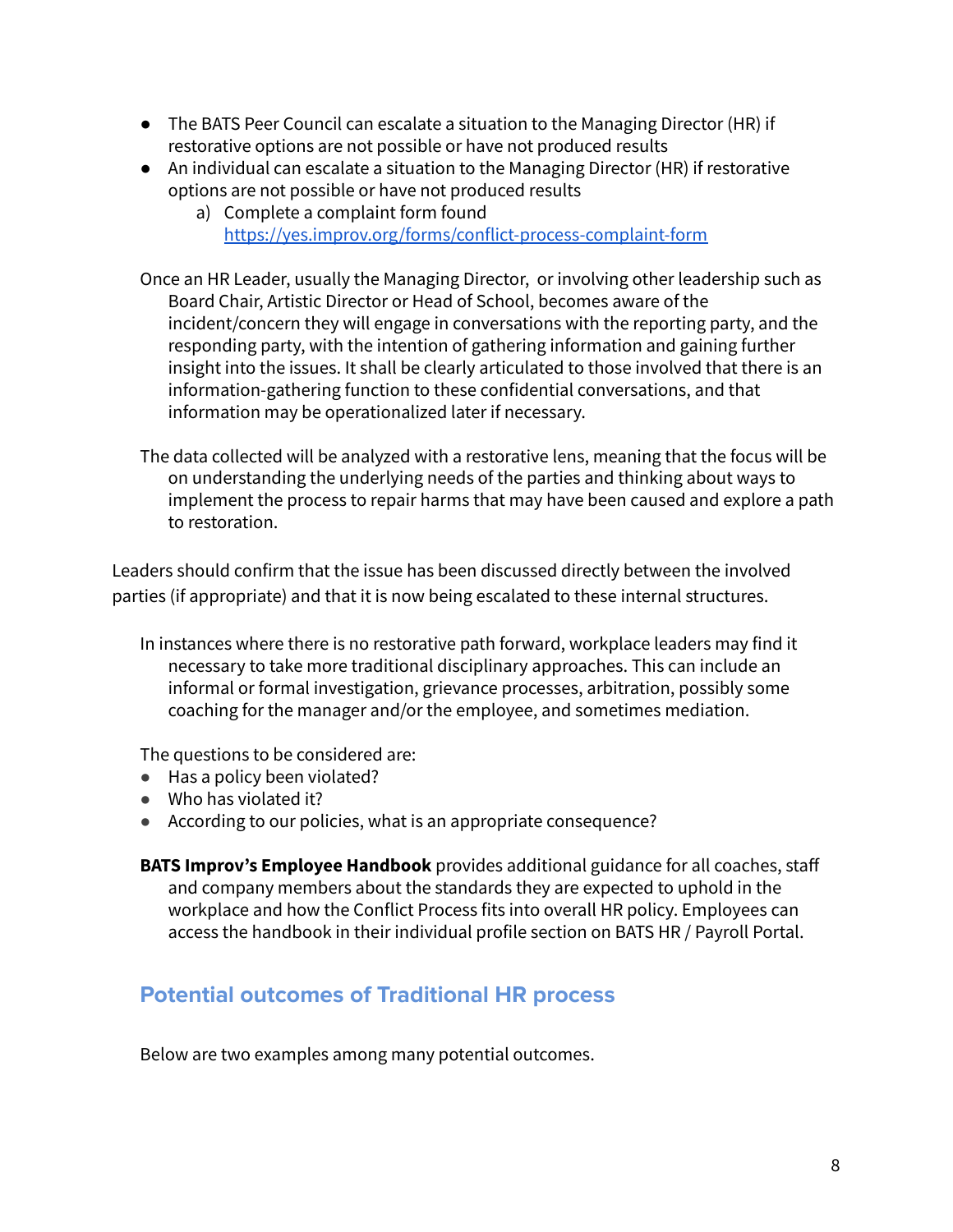#### **Removal**

While some forms of harm may be appropriate for coaching and support and eligibility for participation in the Conflict Process, other situations may result in removal of a member:

- Cases where the individual is not able to demonstrate an ability to end their harmful words, actions, and behaviors within a reasonable timeframe
- Cases where there is a lack of compliance with the [Community](https://docs.google.com/document/d/1S5AyIFGx42eB421VVLwtEvU45BBTH4--J-u325yXz48/edit?usp=sharing) Standards and expectations

Removal can only be implemented by BATS leadership, which comprises the Board Chair, Vice Chair, Managing Director, Head of School, Artistic Director and Director of Corporate Improv. This group (along with an EDI committee member to help compensate for bias) will be responsible for decision making about any suspension or termination.

Leadership may also reach out to SEEDS (or another external consultant) to help consider the outcome.

**Education/Training with Reintegration -**

Sometimes a restorative process or HR analysis results in an agreement that the person who caused harm will be allowed to engage in education/training to support them in more appropriate behavior going forward. The details of the education/training will be determined by the same process.

See this [link](https://docs.google.com/document/d/1f_dLt-tU0UQ-ua7TZgv70oD6ieIsrE_wl5Y7SPm-nVE/edit?usp=sharing) for more information.

#### **When Leadership is directly involved in the conflict**

**Request conflict coaching or mediation from an outside vendor if Leadership is directly the conflict or if they need support.**

If members of leadership are directly involved in the conflict, or leadership is unable to resolve the situation and it is negatively impacting the workplace, they may request conflict coaching or mediation support from an outside vendor such as SEEDS. Note that SEEDS conflict coaching, or mediation support may not be appropriate or available in every scenario.